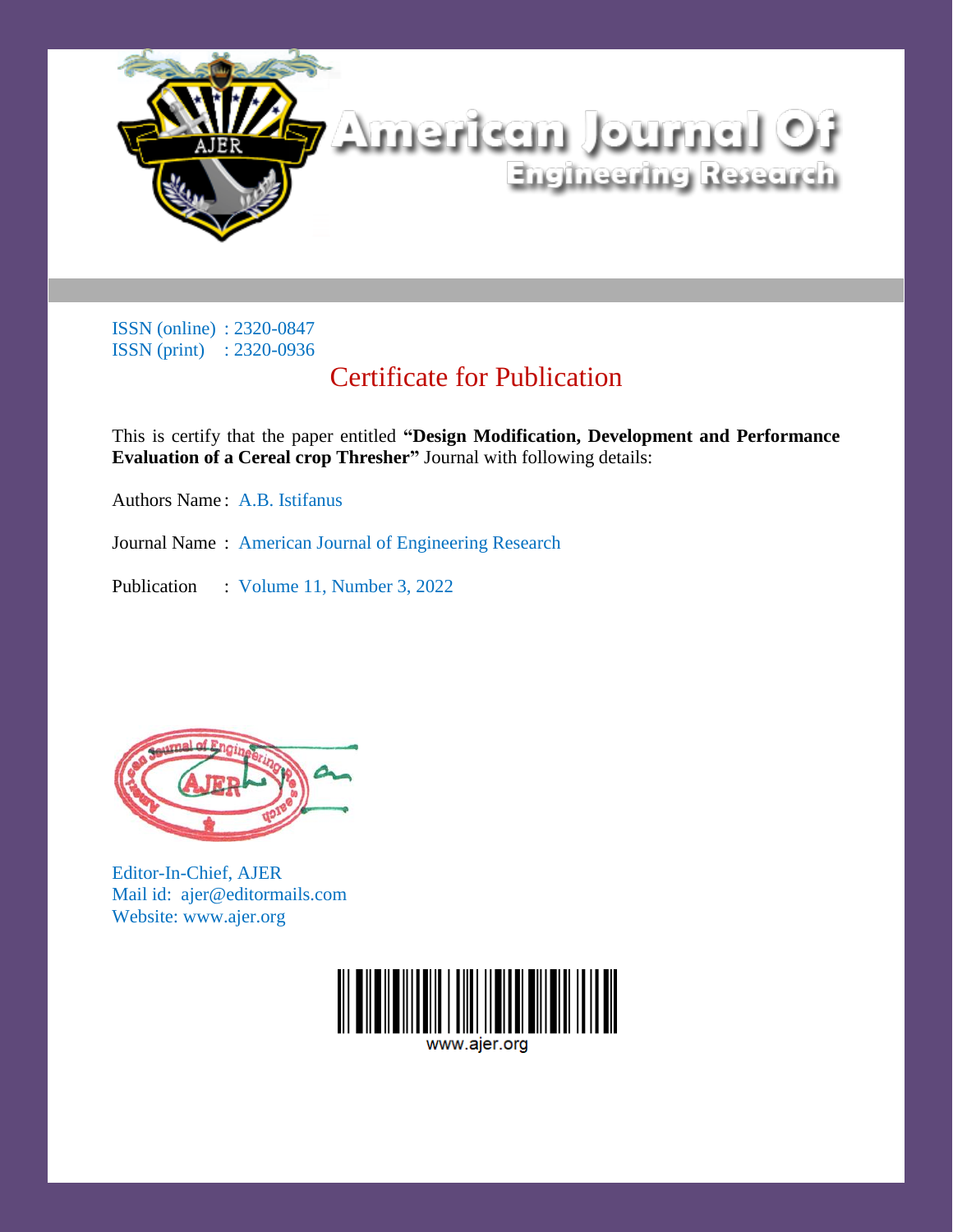

## Certificate for Publication

This is certify that the paper entitled **"Design Modification, Development and Performance Evaluation of a Cereal crop Thresher"** Journal with following details:

Authors Name : M. Abang

Journal Name : American Journal of Engineering Research

Publication : Volume 11, Number 3, 2022



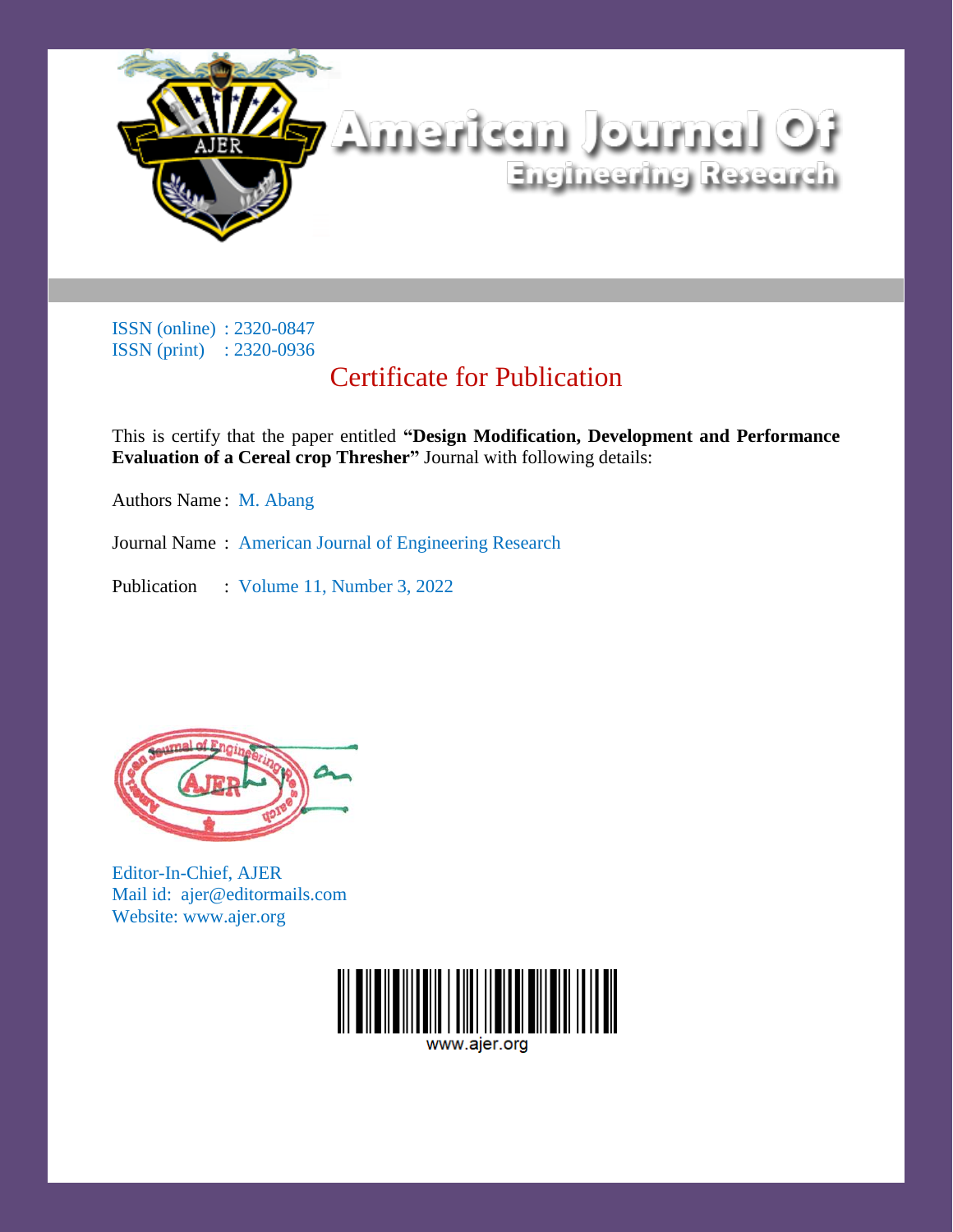

## Certificate for Publication

This is certify that the paper entitled **"Design Modification, Development and Performance Evaluation of a Cereal crop Thresher"** Journal with following details:

Authors Name : C. Okechukwu

Journal Name : American Journal of Engineering Research

Publication : Volume 11, Number 3, 2022